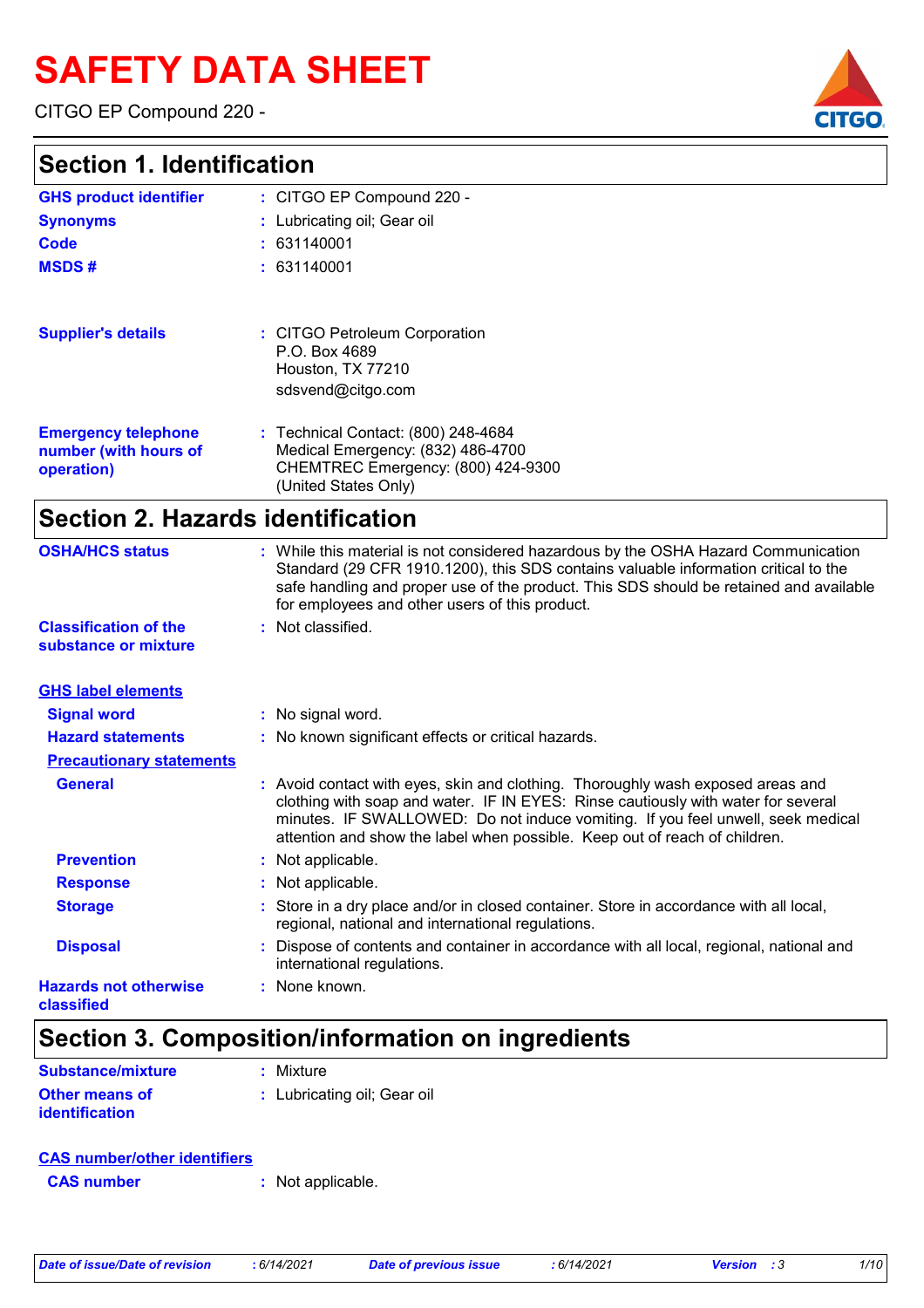# **Section 3. Composition/information on ingredients**

| <b>Ingredient name</b>                                 | %          | <b>CAS number</b> |
|--------------------------------------------------------|------------|-------------------|
| Distillates (petroleum), hydrotreated heavy paraffinic | I≥75 - ≤90 | 64742-54-7        |
| Residual oils (petroleum), solvent-dewaxed             | l≥10 - ≤25 | 64742-62-7        |

Any concentration shown as a range is to protect confidentiality or is due to process variation.

**There are no additional ingredients present which, within the current knowledge of the supplier and in the concentrations applicable, are classified as hazardous to health or the environment and hence require reporting in this section.**

**Occupational exposure limits, if available, are listed in Section 8.**

### **Section 4. First aid measures**

#### **Description of necessary first aid measures**

| Eye contact         | : Immediately flush eyes with plenty of water, occasionally lifting the upper and lower<br>eyelids. Check for and remove any contact lenses. Get medical attention if irritation                                                       |  |
|---------------------|----------------------------------------------------------------------------------------------------------------------------------------------------------------------------------------------------------------------------------------|--|
| <b>Inhalation</b>   | : Remove victim to fresh air and keep at rest in a position comfortable for breathing. Get<br>medical attention if symptoms occur.                                                                                                     |  |
| <b>Skin contact</b> | : Flush contaminated skin with plenty of water. Remove contaminated clothing and<br>shoes. Get medical attention if symptoms occur.                                                                                                    |  |
| <b>Ingestion</b>    | : Wash out mouth with water. Remove victim to fresh air and keep at rest in a position<br>comfortable for breathing. Do not induce vomiting unless directed to do so by medical<br>personnel. Get medical attention if symptoms occur. |  |

#### **Most important symptoms/effects, acute and delayed**

| <b>Potential acute health effects</b> |                                                                                                                                |
|---------------------------------------|--------------------------------------------------------------------------------------------------------------------------------|
| Eye contact                           | : No known significant effects or critical hazards.                                                                            |
| <b>Inhalation</b>                     | : No known significant effects or critical hazards.                                                                            |
| <b>Skin contact</b>                   | : No known significant effects or critical hazards.                                                                            |
| <b>Ingestion</b>                      | : No known significant effects or critical hazards.                                                                            |
| <b>Over-exposure signs/symptoms</b>   |                                                                                                                                |
| Eye contact                           | : No specific data.                                                                                                            |
| <b>Inhalation</b>                     | : No specific data.                                                                                                            |
| <b>Skin contact</b>                   | : No specific data.                                                                                                            |
| <b>Ingestion</b>                      | No specific data.                                                                                                              |
|                                       | Indication of immediate medical attention and special treatment needed, if necessary                                           |
| <b>Notes to physician</b>             | : Treat symptomatically. Contact poison treatment specialist immediately if large<br>quantities have been ingested or inhaled. |
| <b>Specific treatments</b>            | : Treat symptomatically and supportively.                                                                                      |

**Protection of first-aiders :** No action shall be taken involving any personal risk or without suitable training.

#### **See toxicological information (Section 11)**

### **Section 5. Fire-fighting measures**

| <b>Extinguishing media</b>                           |               |                                                                                       |            |                              |      |
|------------------------------------------------------|---------------|---------------------------------------------------------------------------------------|------------|------------------------------|------|
| <b>Suitable extinguishing</b><br>media               |               | : Use an extinguishing agent suitable for the surrounding fire.                       |            |                              |      |
| Unsuitable extinguishing<br>media                    | : None known. |                                                                                       |            |                              |      |
| <b>Specific hazards arising</b><br>from the chemical |               | : In a fire or if heated, a pressure increase will occur and the container may burst. |            |                              |      |
| Date of issue/Date of revision                       | :6/14/2021    | <b>Date of previous issue</b>                                                         | :6/14/2021 | <b>Version</b><br>$\cdot$ :3 | 2/10 |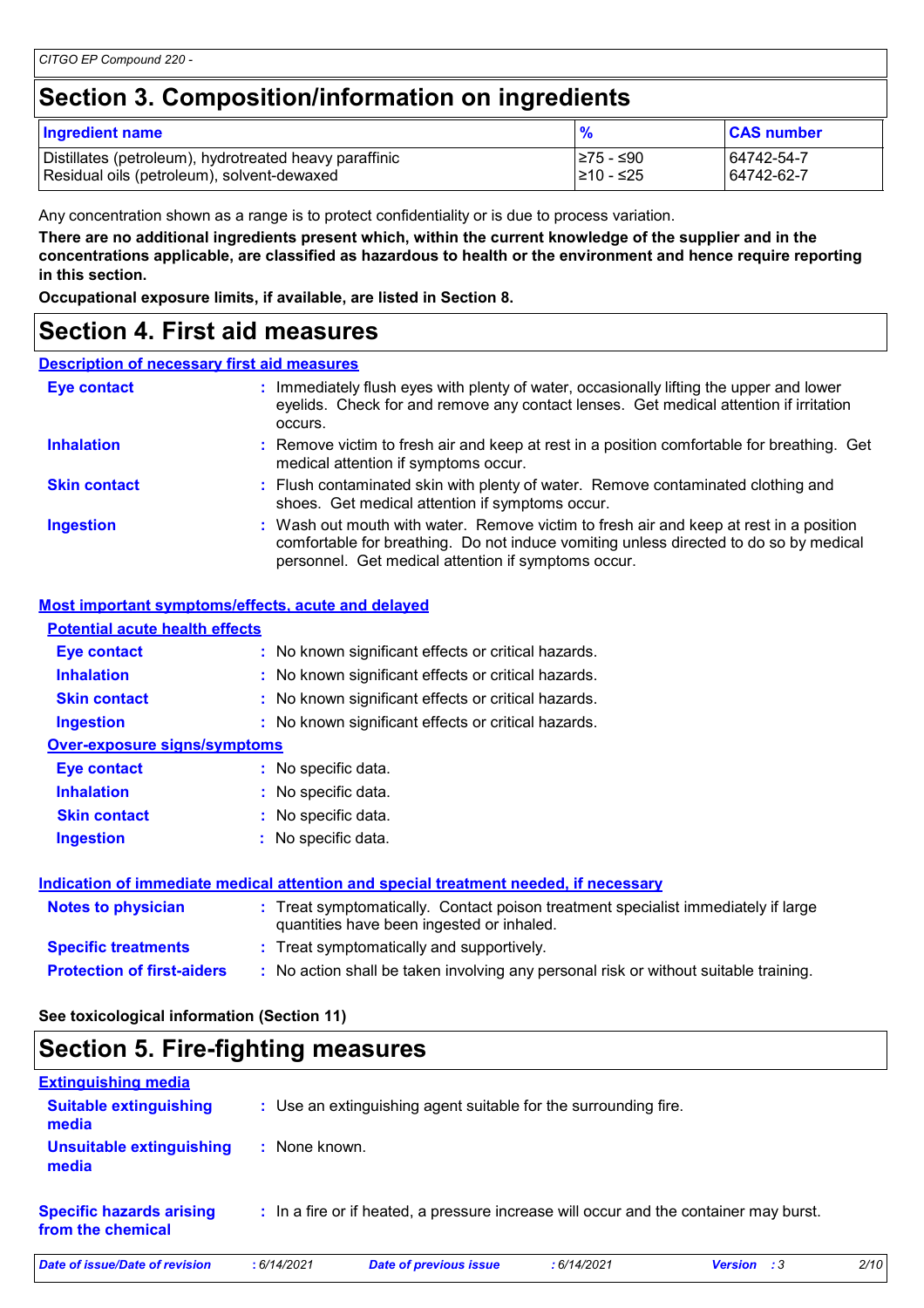# **Section 5. Fire-fighting measures**

| <b>Hazardous thermal</b><br>decomposition products       | Decomposition products may include the following materials:<br>carbon dioxide<br>carbon monoxide                                                                                                    |
|----------------------------------------------------------|-----------------------------------------------------------------------------------------------------------------------------------------------------------------------------------------------------|
| <b>Special protective actions</b><br>for fire-fighters   | : Promptly isolate the scene by removing all persons from the vicinity of the incident if<br>there is a fire. No action shall be taken involving any personal risk or without suitable<br>training. |
| <b>Special protective</b><br>equipment for fire-fighters | : Fire-fighters should wear appropriate protective equipment and self-contained breathing<br>apparatus (SCBA) with a full face-piece operated in positive pressure mode.                            |

# **Section 6. Accidental release measures**

|                                                              | <b>Personal precautions, protective equipment and emergency procedures</b>                                                                                                                                                                                                                                                                                                                                                                                                                                                                                                               |
|--------------------------------------------------------------|------------------------------------------------------------------------------------------------------------------------------------------------------------------------------------------------------------------------------------------------------------------------------------------------------------------------------------------------------------------------------------------------------------------------------------------------------------------------------------------------------------------------------------------------------------------------------------------|
| For non-emergency<br>personnel                               | : No action shall be taken involving any personal risk or without suitable training.<br>Evacuate surrounding areas. Keep unnecessary and unprotected personnel from<br>entering. Do not touch or walk through spilled material. Put on appropriate personal<br>protective equipment.                                                                                                                                                                                                                                                                                                     |
| For emergency responders                                     | If specialized clothing is required to deal with the spillage, take note of any information in<br>÷.<br>Section 8 on suitable and unsuitable materials. See also the information in "For non-<br>emergency personnel".                                                                                                                                                                                                                                                                                                                                                                   |
| <b>Environmental precautions</b>                             | : Avoid dispersal of spilled material and runoff and contact with soil, waterways, drains<br>and sewers. Inform the relevant authorities if the product has caused environmental<br>pollution (sewers, waterways, soil or air).                                                                                                                                                                                                                                                                                                                                                          |
| <b>Methods and materials for containment and cleaning up</b> |                                                                                                                                                                                                                                                                                                                                                                                                                                                                                                                                                                                          |
| <b>Small spill</b>                                           | : Stop leak if without risk. Move containers from spill area. Dilute with water and mop up<br>if water-soluble. Alternatively, or if water-insoluble, absorb with an inert dry material and<br>place in an appropriate waste disposal container. Dispose of via a licensed waste<br>disposal contractor.                                                                                                                                                                                                                                                                                 |
| <b>Large spill</b>                                           | Stop leak if without risk. Move containers from spill area. Prevent entry into sewers,<br>water courses, basements or confined areas. Wash spillages into an effluent treatment<br>plant or proceed as follows. Contain and collect spillage with non-combustible,<br>absorbent material e.g. sand, earth, vermiculite or diatomaceous earth and place in<br>container for disposal according to local regulations (see Section 13). Dispose of via a<br>licensed waste disposal contractor. Note: see Section 1 for emergency contact<br>information and Section 13 for waste disposal. |

# **Section 7. Handling and storage**

| : Put on appropriate personal protective equipment (see Section 8).<br>: Eating, drinking and smoking should be prohibited in areas where this material is<br>handled, stored and processed. Workers should wash hands and face before eating,<br>drinking and smoking. Remove contaminated clothing and protective equipment before<br>entering eating areas. See also Section 8 for additional information on hygiene<br>measures.<br>: Store in accordance with local regulations. Store in original container protected from                                                                                                                                                                                                                                                                                                       |
|----------------------------------------------------------------------------------------------------------------------------------------------------------------------------------------------------------------------------------------------------------------------------------------------------------------------------------------------------------------------------------------------------------------------------------------------------------------------------------------------------------------------------------------------------------------------------------------------------------------------------------------------------------------------------------------------------------------------------------------------------------------------------------------------------------------------------------------|
|                                                                                                                                                                                                                                                                                                                                                                                                                                                                                                                                                                                                                                                                                                                                                                                                                                        |
|                                                                                                                                                                                                                                                                                                                                                                                                                                                                                                                                                                                                                                                                                                                                                                                                                                        |
| direct sunlight in a dry, cool and well-ventilated area, away from incompatible materials<br>(see Section 10) and food and drink. Keep container tightly closed and sealed until<br>ready for use. Containers that have been opened must be carefully resealed and kept<br>upright to prevent leakage. Do not store in unlabeled containers. Use appropriate<br>containment to avoid environmental contamination. See Section 10 for incompatible<br>materials before handling or use.<br>Bulk Storage Conditions: Maintain all storage tanks in accordance with applicable<br>regulations. Use necessary controls to monitor tank inventories. Inspect all storage<br>tanks on a periodic basis. Test tanks and associated piping for tightness. Maintain the<br>automatic leak detection devices to assure proper working condition. |
|                                                                                                                                                                                                                                                                                                                                                                                                                                                                                                                                                                                                                                                                                                                                                                                                                                        |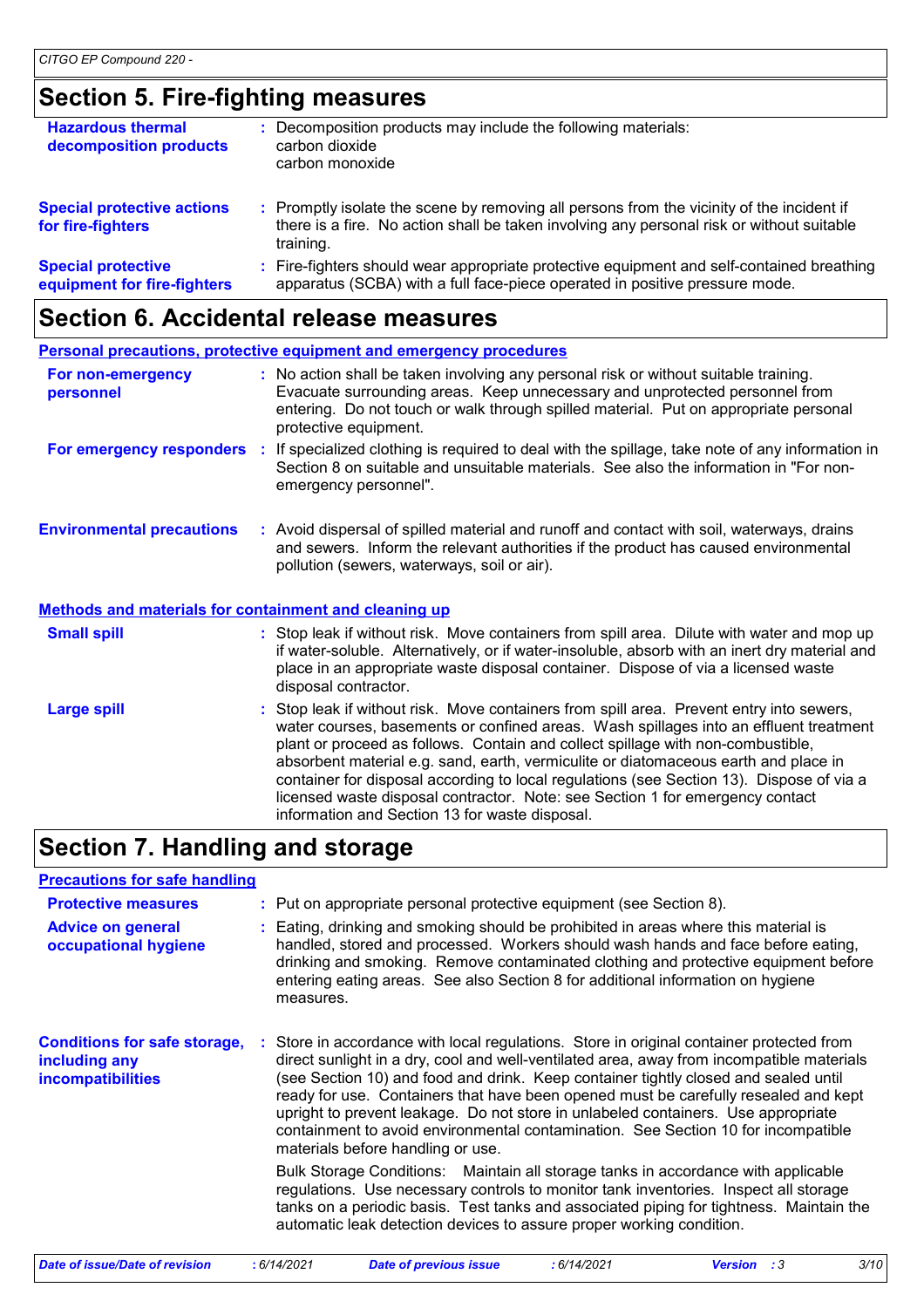# **Section 8. Exposure controls/personal protection**

| <b>Control parameters</b>                                                                            |                        |                                                                                                                                                                                                                                                                                                                                                                                                                                                                                                                                                                                                                                                         |  |  |
|------------------------------------------------------------------------------------------------------|------------------------|---------------------------------------------------------------------------------------------------------------------------------------------------------------------------------------------------------------------------------------------------------------------------------------------------------------------------------------------------------------------------------------------------------------------------------------------------------------------------------------------------------------------------------------------------------------------------------------------------------------------------------------------------------|--|--|
| <b>Occupational exposure limits</b>                                                                  |                        |                                                                                                                                                                                                                                                                                                                                                                                                                                                                                                                                                                                                                                                         |  |  |
| Distillates (petroleum), hydrotreated heavy paraffinic<br>Residual oils (petroleum), solvent-dewaxed |                        | ACGIH TLV (United States, 3/2019).<br>TWA: 5 mg/m <sup>3</sup> 8 hours. Form: Inhalable<br>fraction<br>OSHA PEL (United States, 5/2018).<br>TWA: 5 mg/m <sup>3</sup> 8 hours.<br>NIOSH REL (United States, 10/2016).<br>TWA: 5 mg/m <sup>3</sup> 10 hours. Form: Mist<br>STEL: 10 mg/m <sup>3</sup> 15 minutes. Form: Mist<br>ACGIH TLV (United States, 6/2013).<br>TWA: 5 mg/m <sup>3</sup> 8 hours. Form: Inhalable<br>fraction<br>NIOSH REL (United States, 4/2013).<br>TWA: 5 mg/m <sup>3</sup> 10 hours. Form: Mist<br>STEL: 10 mg/m <sup>3</sup> 15 minutes. Form: Mist<br>OSHA PEL (United States, 2/2013).<br>TWA: 5 mg/m <sup>3</sup> 8 hours. |  |  |
| <b>Appropriate engineering</b><br><b>controls</b>                                                    | contaminants.          | : Good general ventilation should be sufficient to control worker exposure to airborne                                                                                                                                                                                                                                                                                                                                                                                                                                                                                                                                                                  |  |  |
| <b>Environmental exposure</b><br><b>controls</b>                                                     |                        | : Emissions from ventilation or work process equipment should be checked to ensure<br>they comply with the requirements of environmental protection legislation. In some<br>cases, vapor controls, filters or engineering modifications to the process equipment will<br>be necessary to reduce emissions to acceptable levels.                                                                                                                                                                                                                                                                                                                         |  |  |
| <b>Individual protection measures</b>                                                                |                        |                                                                                                                                                                                                                                                                                                                                                                                                                                                                                                                                                                                                                                                         |  |  |
| <b>Hygiene measures</b>                                                                              |                        | : Wash hands, forearms and face thoroughly after handling chemical products, before<br>eating, smoking and using the lavatory and at the end of the working period.<br>Appropriate techniques should be used to remove potentially contaminated clothing.<br>Wash contaminated clothing before reusing. Ensure that eyewash stations and safety<br>showers are close to the workstation location.                                                                                                                                                                                                                                                       |  |  |
| <b>Eye/face protection</b>                                                                           | instead.               | : Safety glasses equipped with side shields are recommended as minimum protection in<br>industrial settings. If contact is possible, the following protection should be worn, unless<br>the assessment indicates a higher degree of protection: chemical splash goggles.<br>Safety eyewear complying with an approved standard should be used when a risk<br>assessment indicates this is necessary to avoid exposure to liquid splashes, mists,<br>gases or dusts. If inhalation hazards exist, a full-face respirator may be required                                                                                                                 |  |  |
| <b>Skin protection</b>                                                                               |                        |                                                                                                                                                                                                                                                                                                                                                                                                                                                                                                                                                                                                                                                         |  |  |
| <b>Hand protection</b>                                                                               |                        | : Chemical-resistant gloves complying with an approved standard should be worn at all<br>times when handling chemical products if a risk assessment indicates this is necessary.                                                                                                                                                                                                                                                                                                                                                                                                                                                                        |  |  |
| <b>Body protection</b>                                                                               | handling this product. | : Personal protective equipment for the body should be selected based on the task being<br>performed and the risks involved and should be approved by a specialist before                                                                                                                                                                                                                                                                                                                                                                                                                                                                               |  |  |
| <b>Other skin protection</b>                                                                         |                        | : Avoid skin contact with liquid. Appropriate footwear and any additional skin protection<br>measures should be selected based on the task being performed and the risks involved<br>and should be approved by a specialist before handling this product. Leather boots are<br>not protective for liquid contact.                                                                                                                                                                                                                                                                                                                                       |  |  |
| <b>Respiratory protection</b>                                                                        | respirator.            | : Avoid inhalation of gases, vapors, mists or dusts. Use a properly fitted, air-purifying or<br>supplied-air respirator complying with an approved standard if a risk assessment<br>indicates this is necessary. Respirator selection must be based on known or anticipated<br>exposure levels, the hazards of the product and the safe working limits of the selected                                                                                                                                                                                                                                                                                  |  |  |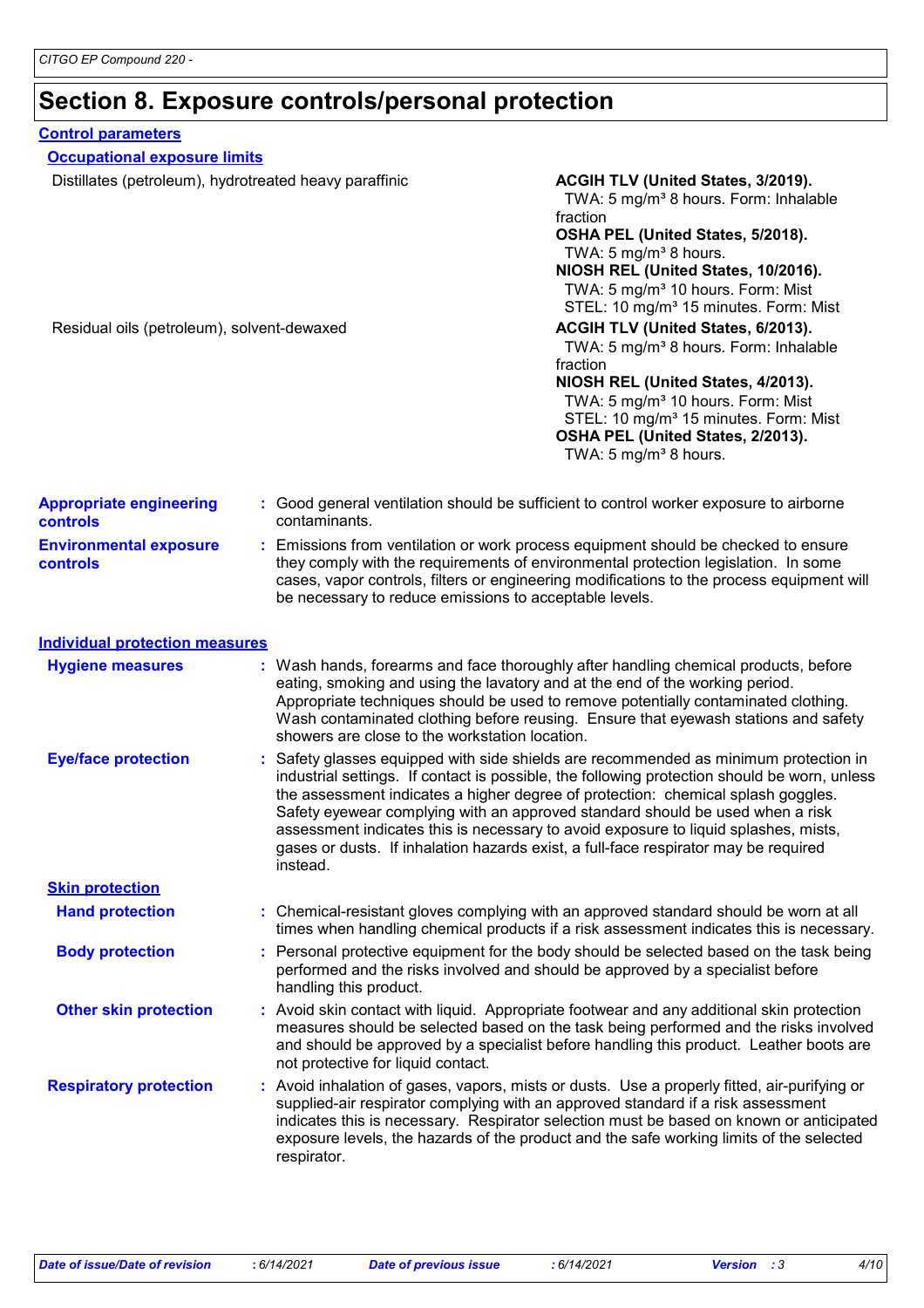# **Section 9. Physical and chemical properties**

| <b>Appearance</b>                               |                                                                                       |
|-------------------------------------------------|---------------------------------------------------------------------------------------|
| <b>Physical state</b>                           | $:$ Liquid.                                                                           |
| <b>Color</b>                                    | $:$ Amber to dark amber                                                               |
| Odor                                            | : Mild petroleum odor                                                                 |
| pH                                              | : Not available.                                                                      |
| <b>Boiling point</b>                            | : Not available.                                                                      |
| <b>Flash point</b>                              | : Closed cup: 200°C (392°F) [Pensky-Martens.]<br>Open cup: 255°C (491°F) [Cleveland.] |
| Lower and upper explosive<br>(flammable) limits | : Not available.                                                                      |
| <b>Vapor pressure</b>                           | $:$ <0.0013 kPa (<0.01 mm Hg) [room temperature]                                      |
| <b>Vapor density</b>                            | : $>1$ [Air = 1]                                                                      |
| <b>Relative density</b>                         | : 0.89                                                                                |
| <b>Density Ibs/gal</b>                          | : Estimated 7.42 lbs/gal                                                              |
| Density gm/cm <sup>3</sup>                      | : Not available.                                                                      |
| <b>Gravity, <sup>o</sup>API</b>                 | $:$ Estimated 27 $@$ 60 F                                                             |
| <b>Solubility</b>                               | : Insoluble in the following materials: cold water.                                   |
| Flow time (ISO 2431)                            | : Not available.                                                                      |
| <b>Viscosity</b>                                | : Kinematic (40°C (104°F)): 2.2 cm <sup>2</sup> /s (220 cSt)                          |
| <b>Viscosity SUS</b>                            | : Estimated 1019 SUS @104 F                                                           |
| Coction 10 Stability and reactivity             |                                                                                       |

### **Section 10. Stability and reactivity**

| <b>Reactivity</b>                            | : Not expected to be Explosive, Self-Reactive, Self-Heating, or an Organic Peroxide<br>under US GHS Definition(s). |
|----------------------------------------------|--------------------------------------------------------------------------------------------------------------------|
| <b>Chemical stability</b>                    | : The product is stable.                                                                                           |
| <b>Possibility of hazardous</b><br>reactions | : Under normal conditions of storage and use, hazardous reactions will not occur.                                  |
| <b>Conditions to avoid</b>                   | : No specific data.                                                                                                |
| <b>Incompatible materials</b>                | : No specific data.                                                                                                |
| <b>Hazardous decomposition</b><br>products   | : Under normal conditions of storage and use, hazardous decomposition products should<br>not be produced.          |

### **Section 11. Toxicological information**

#### **Acute toxicity Information on toxicological effects**

| <b>Product/ingredient name</b>                            | <b>Result</b>                                                                                                                                                                                                                                                                                                                                                                                                                                                                                                                                                                                                                          | <b>Species</b> | <b>Dose</b> | <b>Exposure</b> |
|-----------------------------------------------------------|----------------------------------------------------------------------------------------------------------------------------------------------------------------------------------------------------------------------------------------------------------------------------------------------------------------------------------------------------------------------------------------------------------------------------------------------------------------------------------------------------------------------------------------------------------------------------------------------------------------------------------------|----------------|-------------|-----------------|
| Distillates (petroleum),<br>hydrotreated heavy paraffinic | LD50 Dermal                                                                                                                                                                                                                                                                                                                                                                                                                                                                                                                                                                                                                            | Rat            | >5000 mg/kg |                 |
|                                                           | LD50 Oral                                                                                                                                                                                                                                                                                                                                                                                                                                                                                                                                                                                                                              | Rat            | >5000 mg/kg |                 |
| <b>Conclusion/Summary</b>                                 | : Distillates (petroleum), hydrotreated heavy paraffinic: Mineral oil mists derived from<br>highly refined oils are reported to have low acute and sub-acute toxicities in animals.<br>Effects from single and short-term repeated exposures to high concentrations of mineral<br>oil mists well above applicable workplace exposure levels include lung inflammatory<br>reaction, lipoid granuloma formation and lipoid pneumonia. In acute and sub-acute<br>studies involving exposures to lower concentrations of mineral oil mists at or near<br>current work place exposure levels produced no significant toxicological effects. |                |             |                 |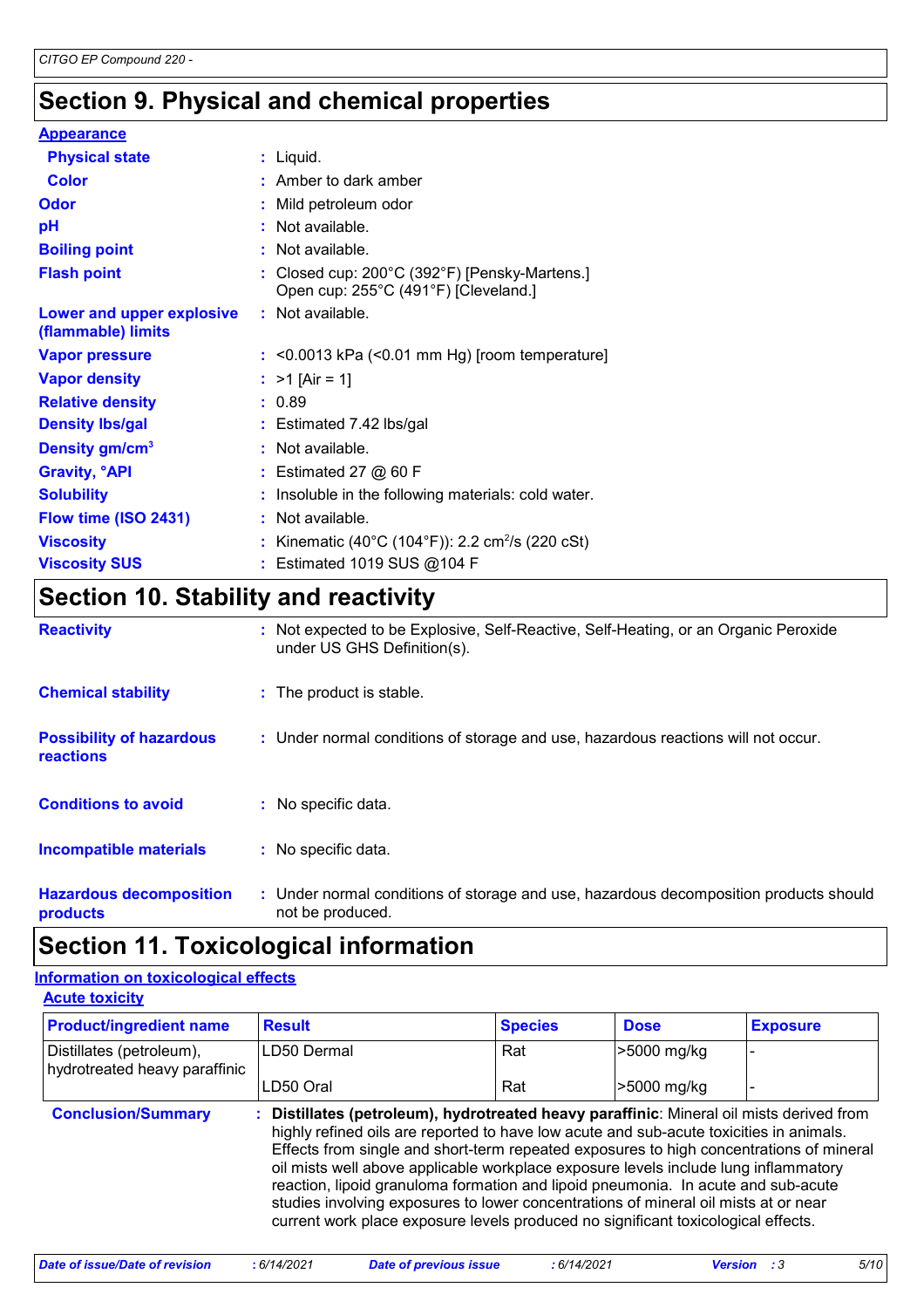# **Section 11. Toxicological information**

#### **Irritation/Corrosion**

#### Not available.

| <b>Skin</b><br><b>Eyes</b><br><b>Respiratory</b><br><b>Sensitization</b><br>Not available. | : No additional information.<br>: No additional information.<br>: No additional information. |
|--------------------------------------------------------------------------------------------|----------------------------------------------------------------------------------------------|
| <b>Skin</b><br><b>Respiratory</b><br><b>Mutagenicity</b><br>Not available.                 | : No additional information.<br>: No additional information.                                 |
| <b>Conclusion/Summary</b>                                                                  | : No additional information.                                                                 |
| <b>Carcinogenicity</b><br>Not available.                                                   |                                                                                              |
| <b>Conclusion/Summary</b><br><b>Reproductive toxicity</b><br>Not available.                | : No additional information.                                                                 |
| <b>Conclusion/Summary</b><br><b>Teratogenicity</b><br>Not available.                       | : No additional information.                                                                 |
| <b>Conclusion/Summary</b>                                                                  | : No additional information.                                                                 |
| <b>Specific target organ toxicity (single exposure)</b><br>Not available.                  |                                                                                              |
| <b>Specific target organ toxicity (repeated exposure)</b><br>Not available.                |                                                                                              |
| <b>Aspiration hazard</b><br>Not available.                                                 |                                                                                              |
| <b>Information on the likely : Not available.</b><br>routes of exposure                    |                                                                                              |
| <b>Potential acute health effects</b>                                                      |                                                                                              |
| <b>Eye contact</b>                                                                         | : No known significant effects or critical hazards.                                          |
| <b>Inhalation</b>                                                                          | : No known significant effects or critical hazards.                                          |
| <b>Skin contact</b>                                                                        | No known significant effects or critical hazards.                                            |
| <b>Ingestion</b>                                                                           | : No known significant effects or critical hazards.                                          |
|                                                                                            | <b>Symptoms related to the physical, chemical and toxicological characteristics</b>          |
| <b>Eye contact</b>                                                                         | : No specific data.                                                                          |
| <b>Inhalation</b>                                                                          |                                                                                              |
|                                                                                            | No specific data.                                                                            |
| <b>Skin contact</b>                                                                        | : No specific data.                                                                          |
| <b>Ingestion</b>                                                                           | No specific data.                                                                            |

#### **Delayed and immediate effects and also chronic effects from short and long term exposure Short term exposure**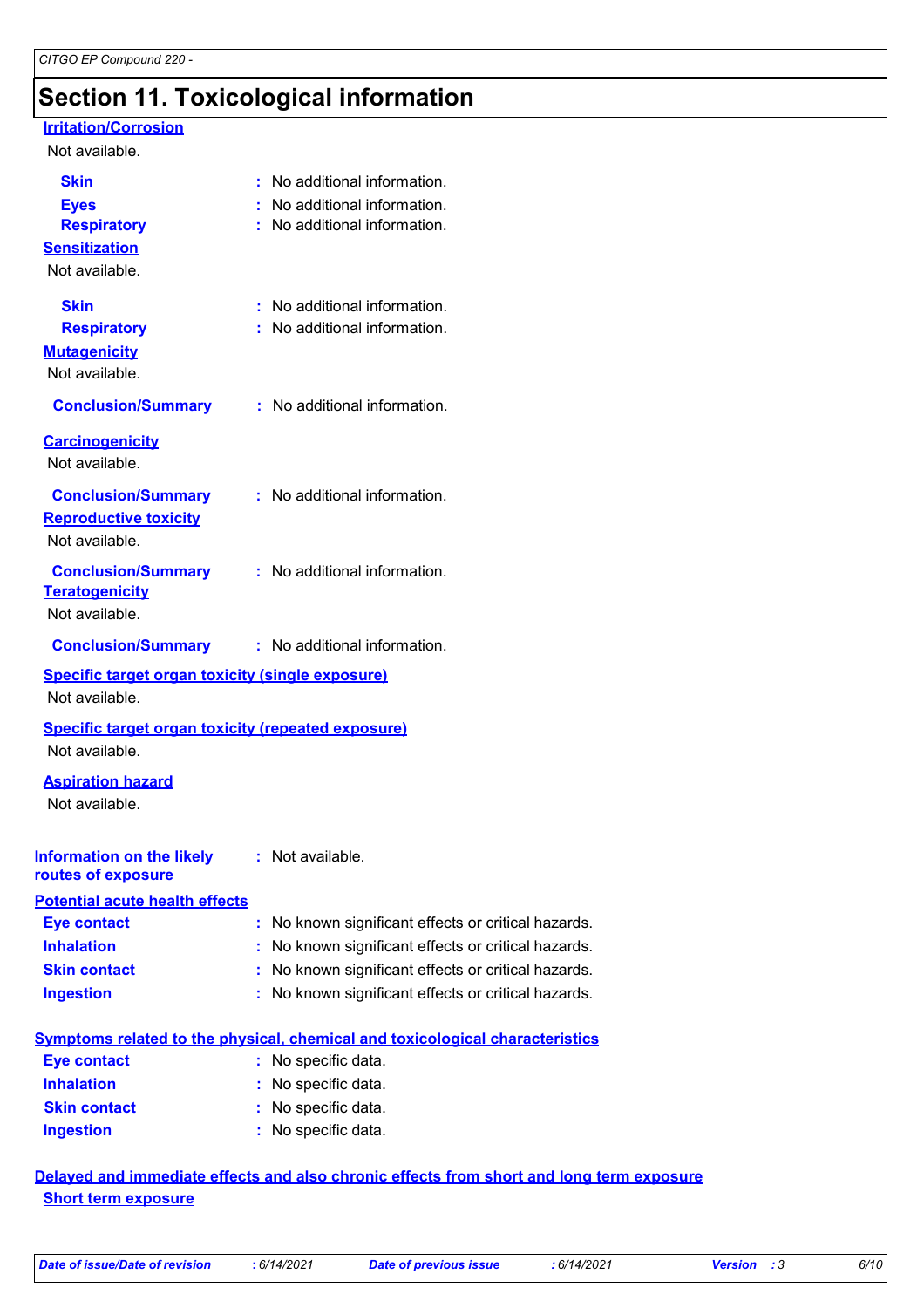# **Section 11. Toxicological information**

| <b>Potential immediate</b><br><b>effects</b> | $:$ Not available.                                  |
|----------------------------------------------|-----------------------------------------------------|
| <b>Potential delayed effects</b>             | : Not available.                                    |
| Long term exposure                           |                                                     |
| <b>Potential immediate</b><br>effects        | $:$ Not available.                                  |
| <b>Potential delayed effects</b>             | : Not available.                                    |
| <b>Potential chronic health effects</b>      |                                                     |
| Not available.                               |                                                     |
| <b>General</b>                               | : No known significant effects or critical hazards. |
| <b>Carcinogenicity</b>                       | : No known significant effects or critical hazards. |
| <b>Mutagenicity</b>                          | : No known significant effects or critical hazards. |
| <b>Teratogenicity</b>                        | : No known significant effects or critical hazards. |
| <b>Developmental effects</b>                 | : No known significant effects or critical hazards. |
| <b>Fertility effects</b>                     | No known significant effects or critical hazards.   |
|                                              |                                                     |

# **Section 12. Ecological information**

| <b>Toxicity</b><br>Not available.                                                               |                  |
|-------------------------------------------------------------------------------------------------|------------------|
| <b>Conclusion/Summary</b>                                                                       | : Not available. |
| <b>Persistence and degradability</b><br><b>Conclusion/Summary</b>                               | : Not available. |
| <b>Bioaccumulative potential</b><br>Not available.                                              |                  |
| <b>Mobility in soil</b><br><b>Soil/water partition</b><br><b>coefficient</b> (K <sub>oc</sub> ) | Not available.   |

**Other adverse effects** : No known significant effects or critical hazards.

### **Section 13. Disposal considerations**

| <b>Disposal methods</b> | : The generation of waste should be avoided or minimized wherever possible. Disposal<br>of this product, solutions and any by-products should at all times comply with the<br>requirements of environmental protection and waste disposal legislation and any<br>regional local authority requirements. Dispose of surplus and non-recyclable products<br>via a licensed waste disposal contractor. Waste should not be disposed of untreated to<br>the sewer unless fully compliant with the requirements of all authorities with jurisdiction.<br>Waste packaging should be recycled. Incineration or landfill should only be considered<br>when recycling is not feasible. This material and its container must be disposed of in a<br>safe way. Empty containers or liners may retain some product residues. Avoid<br>dispersal of spilled material and runoff and contact with soil, waterways, drains and |
|-------------------------|-----------------------------------------------------------------------------------------------------------------------------------------------------------------------------------------------------------------------------------------------------------------------------------------------------------------------------------------------------------------------------------------------------------------------------------------------------------------------------------------------------------------------------------------------------------------------------------------------------------------------------------------------------------------------------------------------------------------------------------------------------------------------------------------------------------------------------------------------------------------------------------------------------------------|
|                         | sewers.                                                                                                                                                                                                                                                                                                                                                                                                                                                                                                                                                                                                                                                                                                                                                                                                                                                                                                         |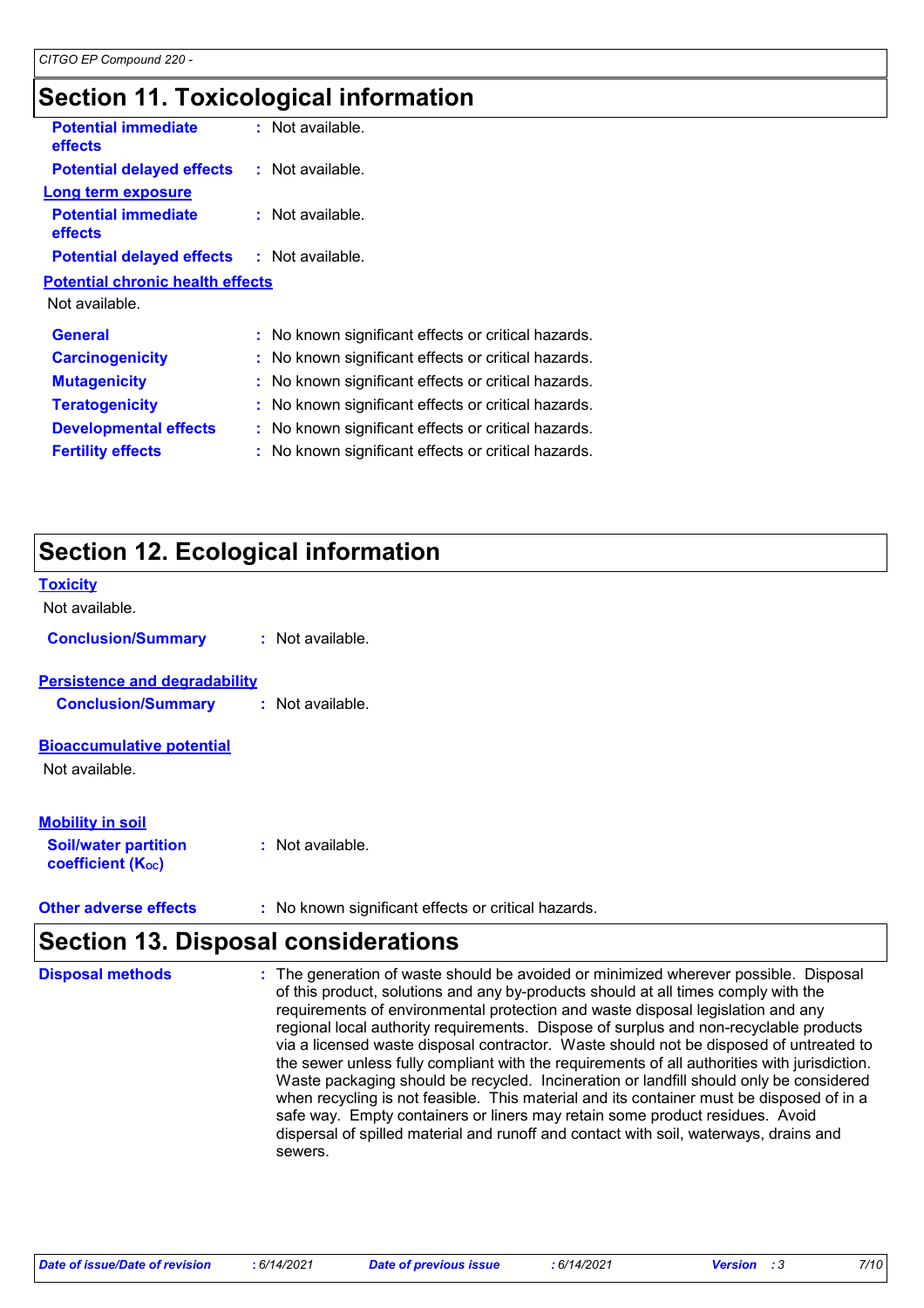# **Section 14. Transport information**

|                                      | <b>DOT Classification</b> | <b>IMDG</b>    | <b>IATA</b>              |
|--------------------------------------|---------------------------|----------------|--------------------------|
| <b>UN</b> number                     | Not regulated.            | Not regulated. | Not regulated.           |
| <b>UN proper</b><br>shipping name    |                           |                |                          |
| <b>Transport</b><br>hazard class(es) |                           |                |                          |
| <b>Packing group</b>                 | $\overline{\phantom{a}}$  |                | $\overline{\phantom{a}}$ |
| <b>Environmental</b><br>hazards      | ∣No.                      | No.            | No.                      |

**Special precautions for user** : Transport within user's premises: always transport in closed containers that are upright and secure. Ensure that persons transporting the product know what to do in the event of an accident or spillage.

**Transport in bulk according to Annex II of MARPOL and the IBC Code :** Not available.

### **Section 15. Regulatory information**

**U.S. Federal regulations : United States inventory (TSCA 8b)**: All components are listed or exempted. This material is classified as an oil under Section 311 of the Clean Water Act (CWA) and the Oil Pollution Act of 1990 (OPA). Discharges or spills which produce a visible sheen on waters of the United States, their adjoining shorelines, or into conduits leading to surface waters must be reported to the EPA's National Response Center at (800) 424-8802.

| <b>SARA 302/304</b>                           |                   |  |  |  |
|-----------------------------------------------|-------------------|--|--|--|
| <b>Composition/information on ingredients</b> |                   |  |  |  |
| SARA 304 RQ                                   | : Not applicable. |  |  |  |
| <b>SARA 311/312</b>                           |                   |  |  |  |
| <b>Classification</b>                         | : Not applicable. |  |  |  |
| <b>Composition/information on ingredients</b> |                   |  |  |  |
| No products were found.                       |                   |  |  |  |
| Stato roquistione                             |                   |  |  |  |

| <u>Jialo I Gyulativiis</u> |                                      |
|----------------------------|--------------------------------------|
| <b>Massachusetts</b>       | : None of the components are listed. |
| <b>New York</b>            | : None of the components are listed. |
| <b>New Jersey</b>          | : None of the components are listed. |
| <b>Pennsylvania</b>        | : None of the components are listed. |

#### **California Prop. 65 Clear and Reasonable Warnings (2018)**

WARNING: This product can expose you to Ethyl acrylate, which is known to the State of California to cause cancer. For more information go to www.P65Warnings.ca.gov.

| <b>International regulations</b> |  |
|----------------------------------|--|
| <b>Inventory list</b>            |  |

**United States :** All components are listed or exempted.

| Date of issue/Date of revision | . 6/14/2021 | <b>Date of previous issue</b> | : 6/14/2021 | <b>Version</b> : 3 | 8/10 |
|--------------------------------|-------------|-------------------------------|-------------|--------------------|------|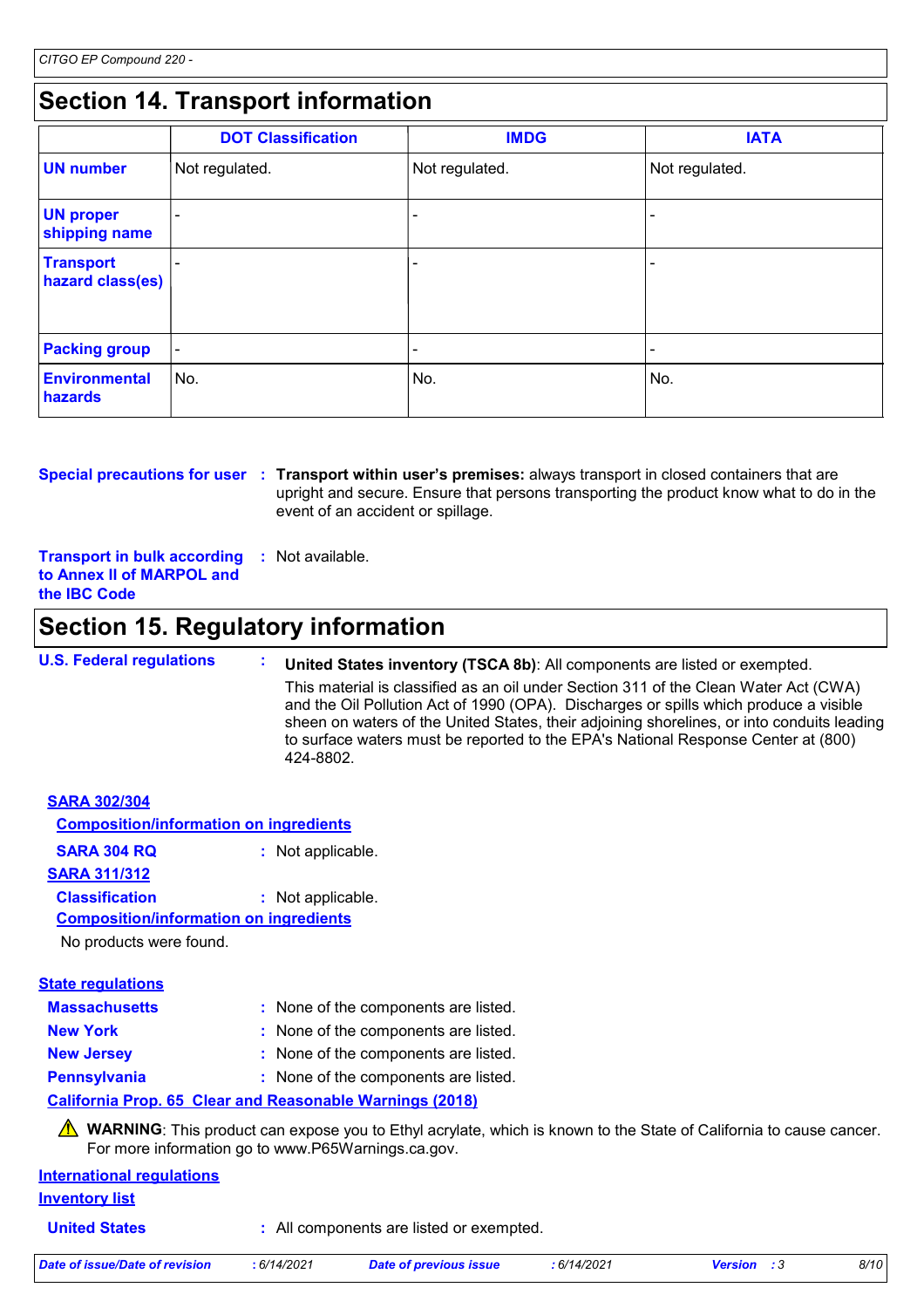### **Section 15. Regulatory information**

| <b>Australia</b>         | : All components are listed or exempted.                                           |
|--------------------------|------------------------------------------------------------------------------------|
| <b>Canada</b>            | : All components are listed or exempted.                                           |
| <b>China</b>             | : Not determined.                                                                  |
| <b>Europe</b>            | : All components are listed or exempted.                                           |
| <b>Japan</b>             | Japan inventory (ENCS): Not determined.<br>Japan inventory (ISHL): Not determined. |
| <b>Malaysia</b>          | : Not determined.                                                                  |
| <b>New Zealand</b>       | : All components are listed or exempted.                                           |
| <b>Philippines</b>       | : All components are listed or exempted.                                           |
| <b>Republic of Korea</b> | : All components are listed or exempted.                                           |
| <b>Taiwan</b>            | : Not determined.                                                                  |
| <b>Thailand</b>          | : Not determined.                                                                  |
| <b>Turkey</b>            | Not determined.                                                                    |
| <b>Viet Nam</b>          | Not determined.                                                                    |

### **Section 16. Other information**

**National Fire Protection Association (U.S.A.)**



**Reprinted with permission from NFPA 704-2001, Identification of the Hazards of Materials for Emergency Response Copyright ©1997, National Fire Protection Association, Quincy, MA 02269. This reprinted material is not the complete and official position of the National Fire Protection Association, on the referenced subject which is represented only by the standard in its entirety.**

**Copyright ©2001, National Fire Protection Association, Quincy, MA 02269. This warning system is intended to be interpreted and applied only by properly trained individuals to identify fire, health and reactivity hazards of chemicals. The user is referred to certain limited number of chemicals with recommended classifications in NFPA 49 and NFPA 325, which would be used as a guideline only. Whether the chemicals are classified by NFPA or not, anyone using the 704 systems to classify chemicals does so at their own risk.**

#### **Procedure used to derive the classification**

| <b>Classification</b>             |                                                                                                                                                                                                                                                                                                                                                                                                                                                                                                                                                                   | <b>Justification</b> |
|-----------------------------------|-------------------------------------------------------------------------------------------------------------------------------------------------------------------------------------------------------------------------------------------------------------------------------------------------------------------------------------------------------------------------------------------------------------------------------------------------------------------------------------------------------------------------------------------------------------------|----------------------|
| Not classified.                   |                                                                                                                                                                                                                                                                                                                                                                                                                                                                                                                                                                   |                      |
| <b>History</b>                    |                                                                                                                                                                                                                                                                                                                                                                                                                                                                                                                                                                   |                      |
| <b>Date of printing</b>           | : 6/14/2021                                                                                                                                                                                                                                                                                                                                                                                                                                                                                                                                                       |                      |
| Date of issue/Date of<br>revision | : 6/14/2021                                                                                                                                                                                                                                                                                                                                                                                                                                                                                                                                                       |                      |
| Date of previous issue            | : 6/14/2021                                                                                                                                                                                                                                                                                                                                                                                                                                                                                                                                                       |                      |
| <b>Version</b>                    | $\therefore$ 3                                                                                                                                                                                                                                                                                                                                                                                                                                                                                                                                                    |                      |
| <b>Key to abbreviations</b>       | $\therefore$ ATE = Acute Toxicity Estimate<br>BCF = Bioconcentration Factor<br>GHS = Globally Harmonized System of Classification and Labelling of Chemicals<br>IATA = International Air Transport Association<br>IBC = Intermediate Bulk Container<br><b>IMDG = International Maritime Dangerous Goods</b><br>LogPow = logarithm of the octanol/water partition coefficient<br>MARPOL = International Convention for the Prevention of Pollution From Ships, 1973<br>as modified by the Protocol of 1978. ("Marpol" = marine pollution)<br>$UN = United Nations$ |                      |
| <b>References</b>                 | : Not available.                                                                                                                                                                                                                                                                                                                                                                                                                                                                                                                                                  |                      |
|                                   | $\nabla$ Indicates information that has changed from previously issued version.                                                                                                                                                                                                                                                                                                                                                                                                                                                                                   |                      |